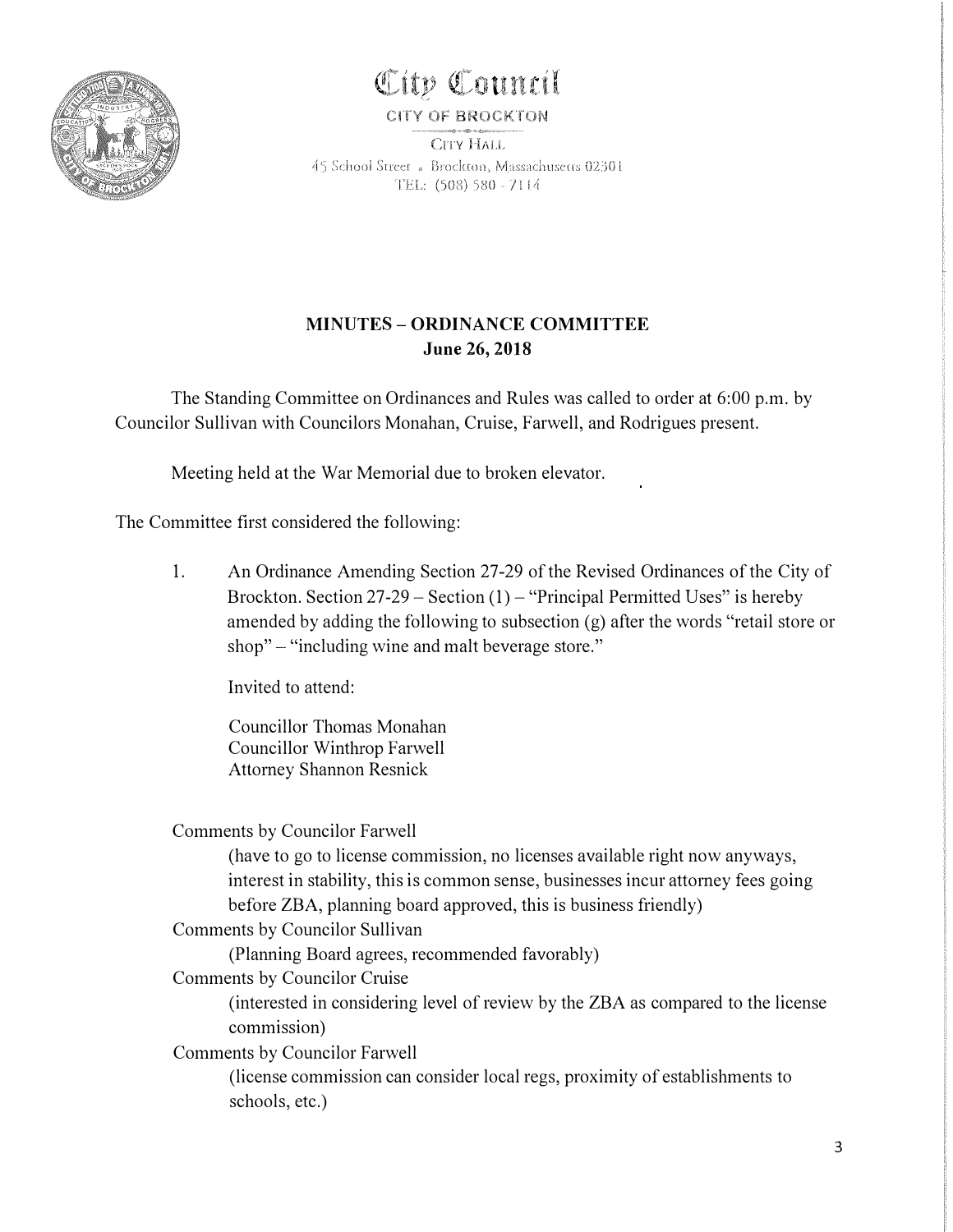Comments by Councilor Monahan

(doesn't think zoning is a necessary step, saves money for businesses) Comments by Councilor Beauregard (already commercial operation, doesn't make sense to go to both steps, business location already zoned, redundant, burdensome for small businesses)

Having considered the same, Motion by Councilor Farwell to report FAVORABLE, 2<sup>nd</sup> by Councilor Monahan. Motion carried, with only Councilor Cruise in opposition.

The Committee next considered the following:

2. Ordinance: An Ordinance Amending Revised Ordinances of the City of Brockton, Chapter 19, Article 1 Section 19-1, to substitute section 19-1 in its Entirety.

Invited to attend:

Police Chief Crowley Police Union leaders- Bryan Maker - Supervisors Union, Bill Healy - Patrolmen Union Attorney Shannon Resnick Councillor Moises Rodrigues.

Attorney Shannon Resnick, Police Chief Crowley, Supervisors Union rep Bryan Maker, Patrolmen Union rep Bill Healy, all appeared.

Comments by Councilor Rodrigues Motion to Amend by Councilor Rodrigues to strike last 2 sentences of ordinance,  $2<sup>nd</sup>$  by Councilor Sullivan.

On the Motion: Comments by Councilor Cruise (re why the need for an amendment) Comments by Councilor Rodrigues ( amendment addresses prior concern of unions) Comments by Councilor Farwell (concerned by future years/promotions if doesn't pass) Comments by Councilor Sullivan (this ordinance does address constituents' concerns, supervisors still on the streets, cops are cops, benefit to decrease overtime, more unions on the street,) Comments by Councilor Rodrigues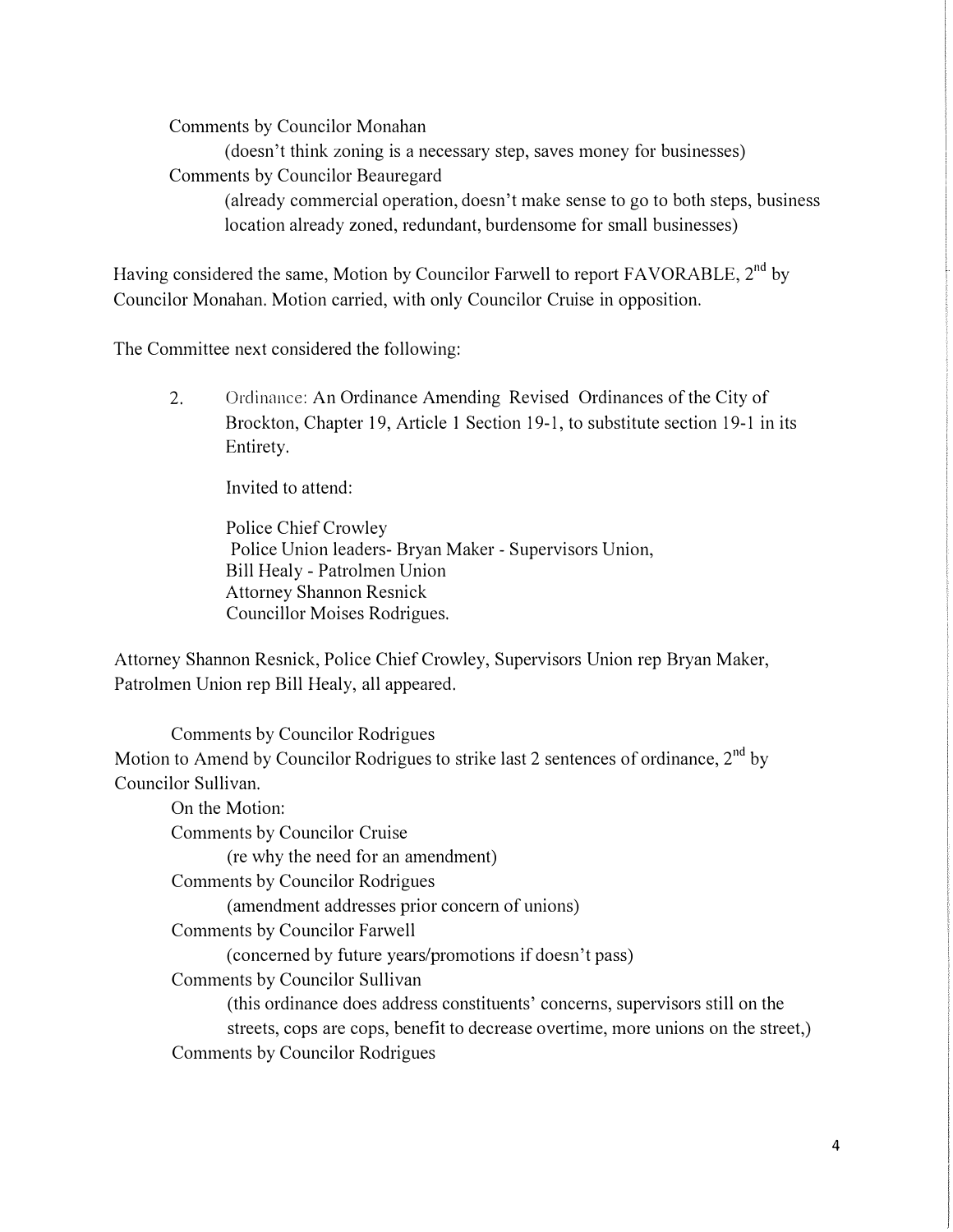(City Council passes ordinances, not the Mayor. City Council proposes amendments, he has already expressed his interest in an amendment to the ordinance to work with the Union regarding their concerns)

Comments by Councilor Rodrigues

( comments re supervision coverage, need for patrolling supervisors, not in favor of taking patrolmen off the street, too many instances where supervisors are lacking, we need more patrolmen and patrolmen supervisors, Mayor will back will, new patrol persons added, police has less brass than fire dept)

Vote on the Motion to Amend passed unanimously

Comments by Monahan

(concerns re how many officers make up a shift, doesn't want to take 4 officers off the street)

Comments by Police Chief Crowley

(4/5 sergeants each night, goal to have officer on the street, supervisor at the office when performing a function)

Comments by Councilor Sullivan

(Mayor intends to fill the patrolman vacancies)

Comments by Jay Condon, CFO

(won't happen right away, patrolman class needed, 9 already plus 4 more to enter the next class in the spring)

Comments by Councilor Cruise

( discussions re school dept. lieutenants)

Comments by Officer Miller

(holds school dept. position, backfill, 12 lieutenants then him, outside the existing ordinance)

Comments by Councilor Sullivan

(time before next meeting to vet that out)

Comments by Councilor Farwell

(can't support this now, political optics, have to wait for patrol officers to graduate, interest for applying next year, believes this will be poorly received in the City)

Comments by Jay Condon, CFO

(the ordinance likely won't affect negotiations/contracts, just a promotion, he will check, this was budgeted for)

Motion by Councilor Farwell to Amend to have the ordinance be effect upon the graduation of the next academy,  $2<sup>nd</sup>$  by Councilor Monahan.

Comments by Councilor Rodrigues

( concern re holding this up because of test, motivation is simply the lives of the residents)

Comments by Councilor Farwell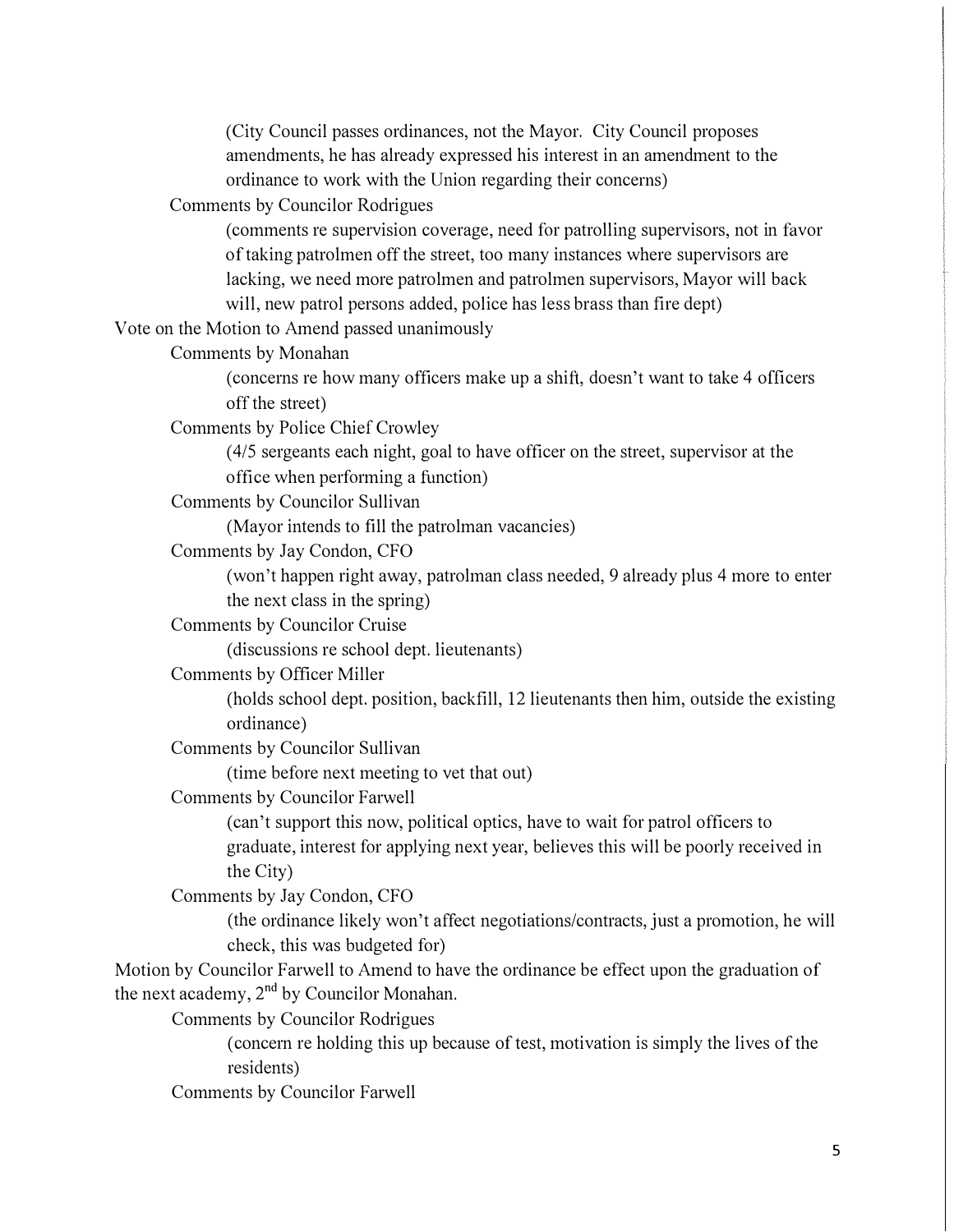( concerned about promoting before new patrolmen graduate)

Motion of Councilor Farwell to Amend did not pass, only Councilor Farwell voted yes to amend. Comments by Councilor Nicastro

> (wanted lieutenant to speak, Ordinance Committed declined, she was interested in delaying the ordinance until after the graduation of the patrolmen)

having considered the same, Motion by Councilor Cruise to report FAVORABLE AS AMENDED, 2<sup>nd</sup> by Councilor Rodrigues. Motion carried, with Councilors Farwell and Monahan in opposition.

The Committee next considered the following:

3. An Ordinance To Increase Access To Voter Registration In The City Of Brockton.

Invited to attend:

Attorney Shannon Resnick Councillor Jean Bradley Derenoncourt

Motion by Councilor Cruise to substitute ordinance for ordinance as Amended by Councilor Derenoncourt,  $2<sup>nd</sup>$  by Councilor Rodrigues, motion carried unanimously.

Comments by Councilor Derenoncourt

(incorporated feedback, promoting access to forms)

Motion by Councilor Cruise to strike "Whereas" provisions, 2<sup>nd</sup> by Councilor Monahan, motion carried unanimously.

Motion by Councilor Cruise to strike "hereinafter" provision,  $2<sup>nd</sup>$  by Councilor Rodrigues, motion carried unanimously.

Motion by Councilor Sullivan to add provision to section for "including by not limited to...", 2<sup>nd</sup> by Councilor Rodrigues, motion carried unanimously.

Motion by Councilor Sullivan to add provision to section for reestablishment of voter registrars at the high school,  $2^{nd}$  by Councilor Cruise, motion carried unanimously.

having considered the same, Motion by Councilor Cruise to report FAVORABLE AS AMENDED, 2<sup>nd</sup> by Councilor Farwell. Motion carried unanimously.

The Committee next considered the following:

4. An Ordinance Amending Chapter II of the Revised Ordinances of the City of Brockton. Be it ordained as follows: Chapter 2. Administration, is hereby amended by adjusting Sec. 2-135 to reflect the amounts negotiated by the administration in collective bargaining agreements.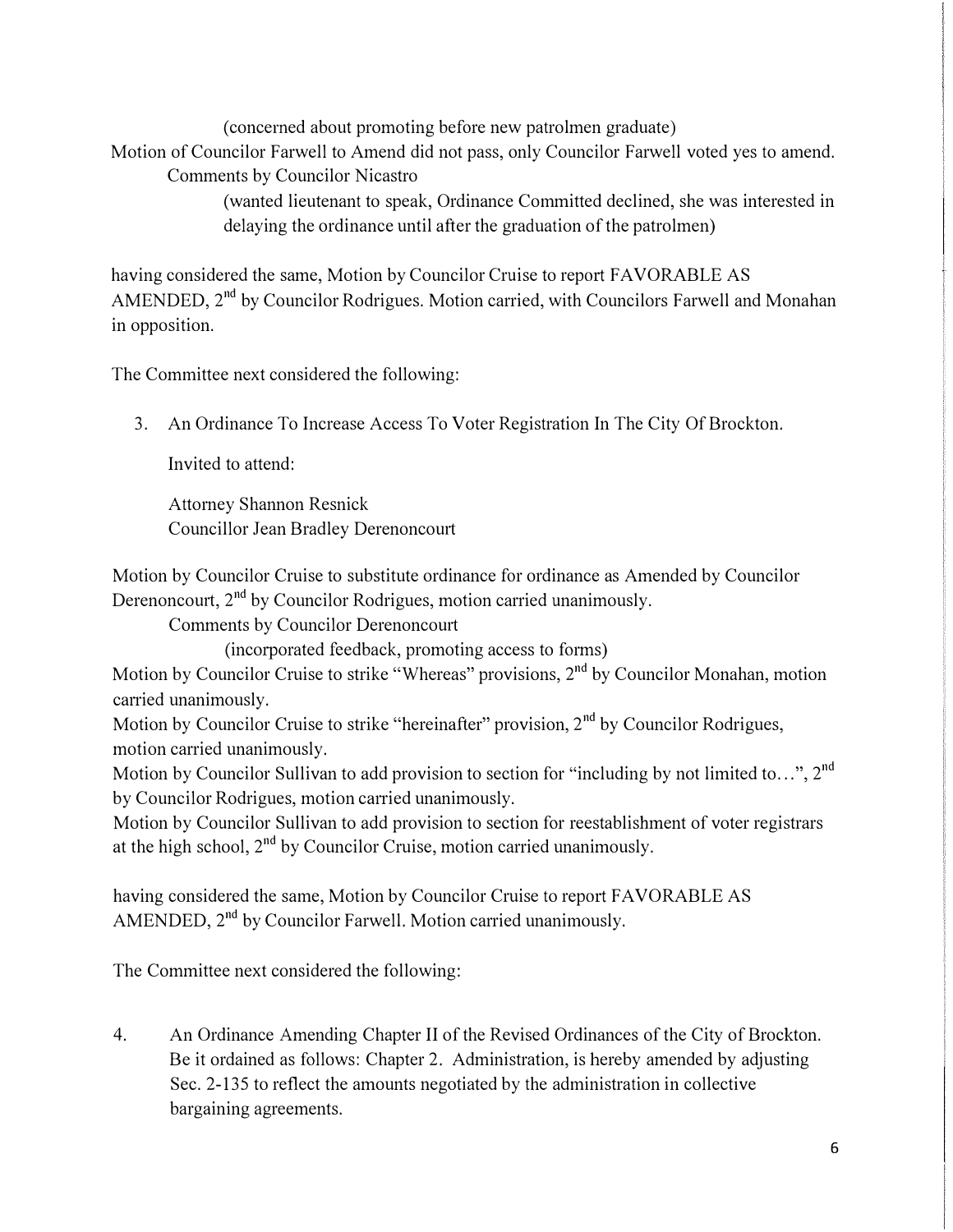Invited to attend:

John Condon, CFO Attorney Shannon Resnick

Attorney Shannon Resnick, Jay Condon appeared. Comments by Jay Condon, CFO (to be consistent with contract) having considered the same, Motion by Councilor Farwell to report FAVORABLE,  $2<sup>nd</sup>$  by Councilor Cruise. Motion carried unanimously.

5. Ordinance Amending Part II of the Revised Ordinances of the City of Brockton Be it ordained by the City Council of the City of Brockton as follows: Article IV, Financial Affairs, of Division 4, Chief Financial Officer, of the Revised Ordinances of the City of Brockton is hereby amended.

Invited to attend:

John Condon, CFO Attorney Shannon Resnick

Attorney Shannon Resnick, Jay Condon appeared. Comments by Jay Condon, CFO (re capital expenditure increase) having considered the same, Motion by Councilor Cruise to report FAVORABLE,  $2^{nd}$  by Councilor Farwell. Motion carried unanimously.

6. An Ordinance Amending Article V. Departments, Division 7. Department of Personnel. Be it ordained by the City Council of the City of Brockton as follows: The title of the Ordinance, Department of Personnel, shall be replaced with Department of Human Resources.

Invited to attend:

Mayor Bill Carpenter Phil Nessralla, City Solicitor Attorney Shannon Resnick

Attorney Shannon Resnick, Phil Nessralla City Solicitor appeared.